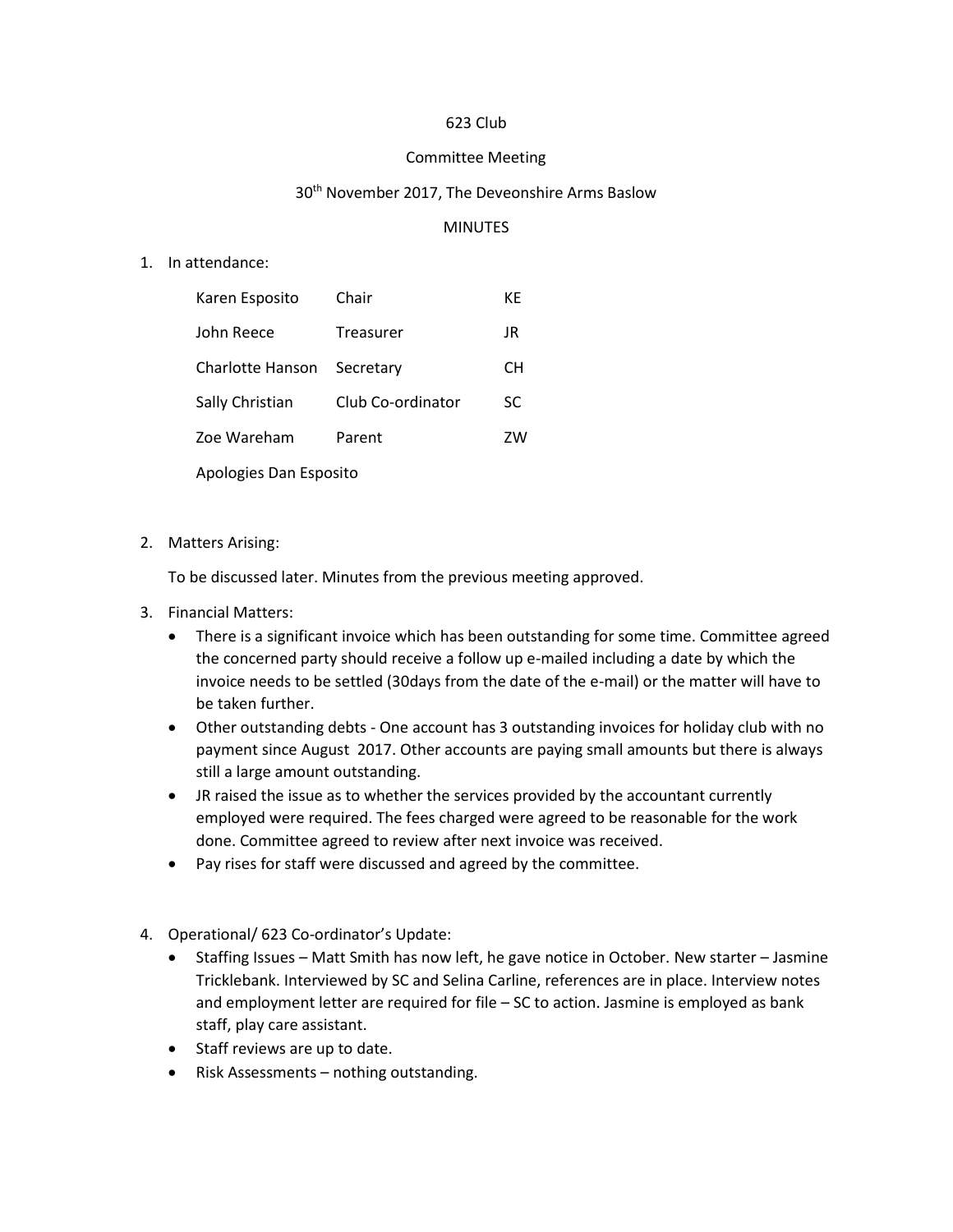- Kitchen and outside space work tiling work in kitchen is still outstanding, DE to chase for a date as to when this can be completed.
- Update on Health and Safety no significant incidents or accidents to report since the last meeting.
- Cleanliness/tidiness no issues.
- Food/ Snacks no issues.
- Clarification on when Baslow and Eyam Community transport is used by club. Used on Mondays, Tuesdays and Wednesdays to pick up from Baslow and Eyam schools. On these days a member of club staff also has to attend the pick up as there are additional children who do not fit on the bus. Staff also need to be present to monitor the children leaving school and getting on the bus as this is not the responsibility of the school. No additional transport is required on Thursday as numbers are not so high and Angie Cottle, who has a large car, is available to do pick up. We do have a waiting list for Thursdays but there are no buses available from Baslow and Eyam Community transport so we are unable to transport more children.
- Club has now achieved the Silver RSPB Award and are going for Gold. There is a banner up outside Club and Kate Upcraft has written to 'Link' magazine to publicize the children's achievements. Well done to everyone involved!
- Spruce Up Day went ahead but with no involvement from 623 due to other commitments. Propose another date in spring, focus on painting within Club.
- Request from Baslow School for DBS certificates. SC confirmed they already have copies of these. They are also requesting references, driving license and utility bills for the staff. Agreed not all documents are necessary, driving licenses will be given.
- SC confirmed that she plans to hatch chicks again this spring as it was a huge success with the children. Plan is for this to happen every two years.

# 5. Curbar Liason

- Simon Beehan (SB) has approached Club with the suggestion of running a breakfast club. SC has undertaken some initial investigation to determine if this is viable.
	- $\circ$  Transport using Baslow and Eyam Community Transport is available so the club could be offered to pupils other than those at Curbar Primary.
	- $\circ$  The club could run with one member of staff, however, there would need to be a contingency plan in place. This was discussed with SB who confirmed that school were not in a position to assist with this.
	- $\circ$  SB is planning to send a letter out to parents of Curbar school asking for possible numbers and has requested if this can include 623 assisting with the club. Committee agreed not at present as the matter has not yet fully been discussed.
	- $\circ$  Other issues to consider :- would the lease need to be reviewed or changed?, how many children would be need to make the club viable? , will the club be offered 5 days a week?